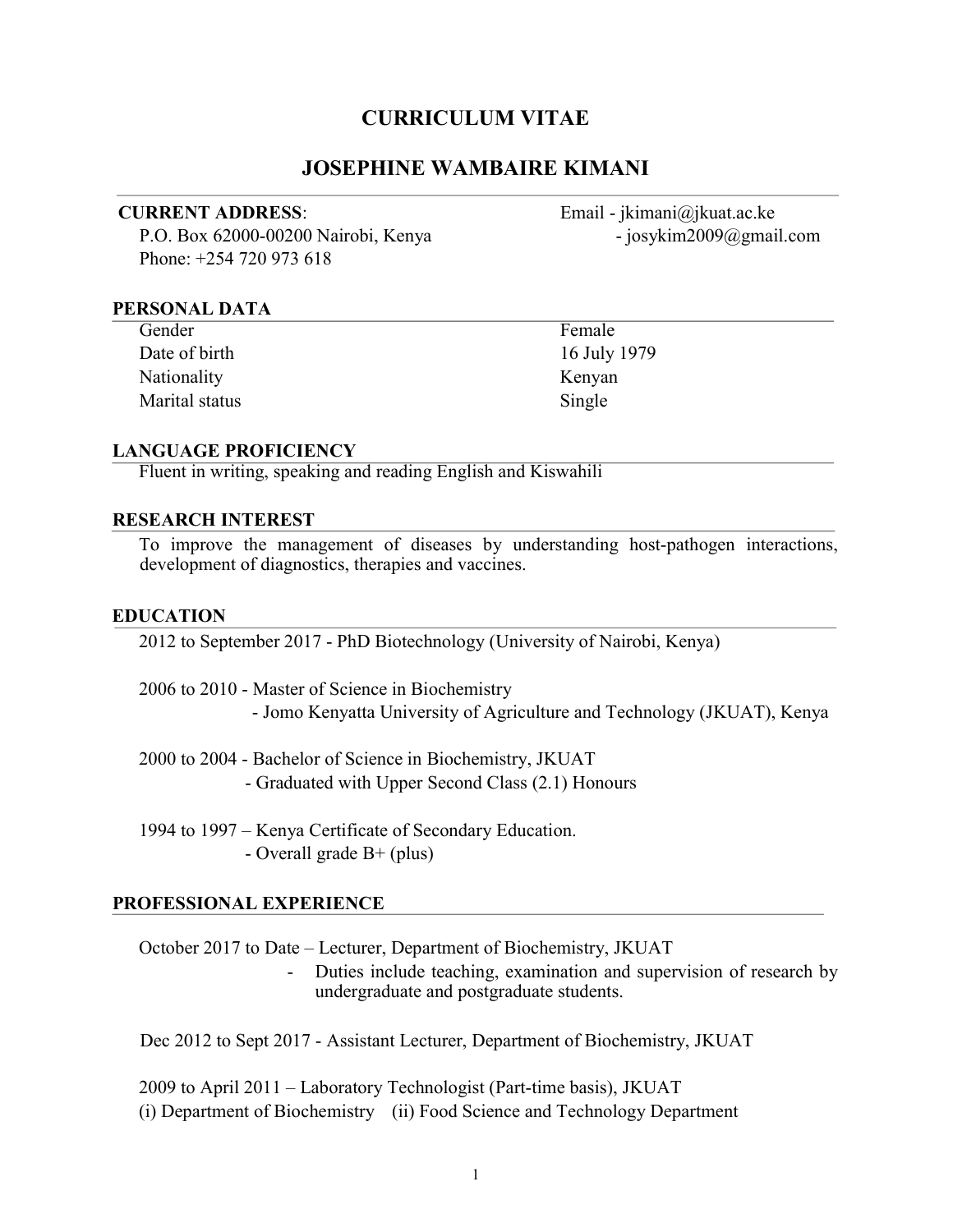## RESEARCH EXPERIENCE

- 1. 2012 to 2017 –PhD Biotechnology Research Centre for Biotechnology and Bioinformatics, University of Nairobi. Thesis title: Development of Dromedary Antibody-based Immunoassay for Detection of Chikungunya Virus Infections.
- 2. Aug 2010 to Aug 2011 Analytical Biochemistry Department of Food Science and Technology, JKUAT. Duty - Food chemistry and quality analysis.
- 3. Aug 2007 2009 MSc. Research, Department of Biochemistry, JKUAT. Thesis title - Characterization of Seed Oil and Evaluation of Oxalate Oxidase Activity among Kenyan Sunflower Varieties.
- 4. Jan–April 2003 –Laboratory Attachment Kenya Medical Research Institute (KEMRI). Assisted in bioprospecting for bioactive compounds from medicinal plants.

## PUBLICATIONS

- 1. Josephine Kimani, George O. Osanjo, Rosemary Sang, Joel Ochieng and Francis Mulaa (2017). Development of dromedary antibody-based enzyme linked immunosorbent assay for detecting Chikungunya virus infections. African Journal of Pharmacology and Therapeutics Vol. 6 No. 2 Pages 109-116.
- 2. George O. Osanjo, Irene A. Onyango, Josephine Kimani, James Ochanda and Julius Oyugi. (2017). Evaluation of malaria rapid diagnostic tests among children in a malaria endemic region in coastal Kenya. African Journal of Pharmacology and Therapeutics Vol. 6 No. 2 Pages 77-82.
- 3. Josephine Kimani, George Osanjo, Rosemary Sang, James Ochanda and Francis Mulaa (2016). Performance of methylcellulose and Avicel overlays in plaque and focus assays of Chikungunya virus. African Journal of Pharmacology and Therapeutics Vol. 5 No. 2 Pages 54-58.
- 4. Kimani, J. W., Kariuki, D. W., Kenji, G. M. and Kihurani, A. W. (2014). Evaluation of resistance of Kenyan sunflower to leaf tissue degradation by oxalic acid and the oil yield. JAGST Vol. 16(3) 2014.
- 5. **Kimani, J.** (2011). Sunflower seed oil quality and resistance to oxalic acid degradation Exploring alternatives to pesticide application. Lambert Academic Publishing GmbH & Co. KG. Germany ISBN 978-3-8473-0698-6.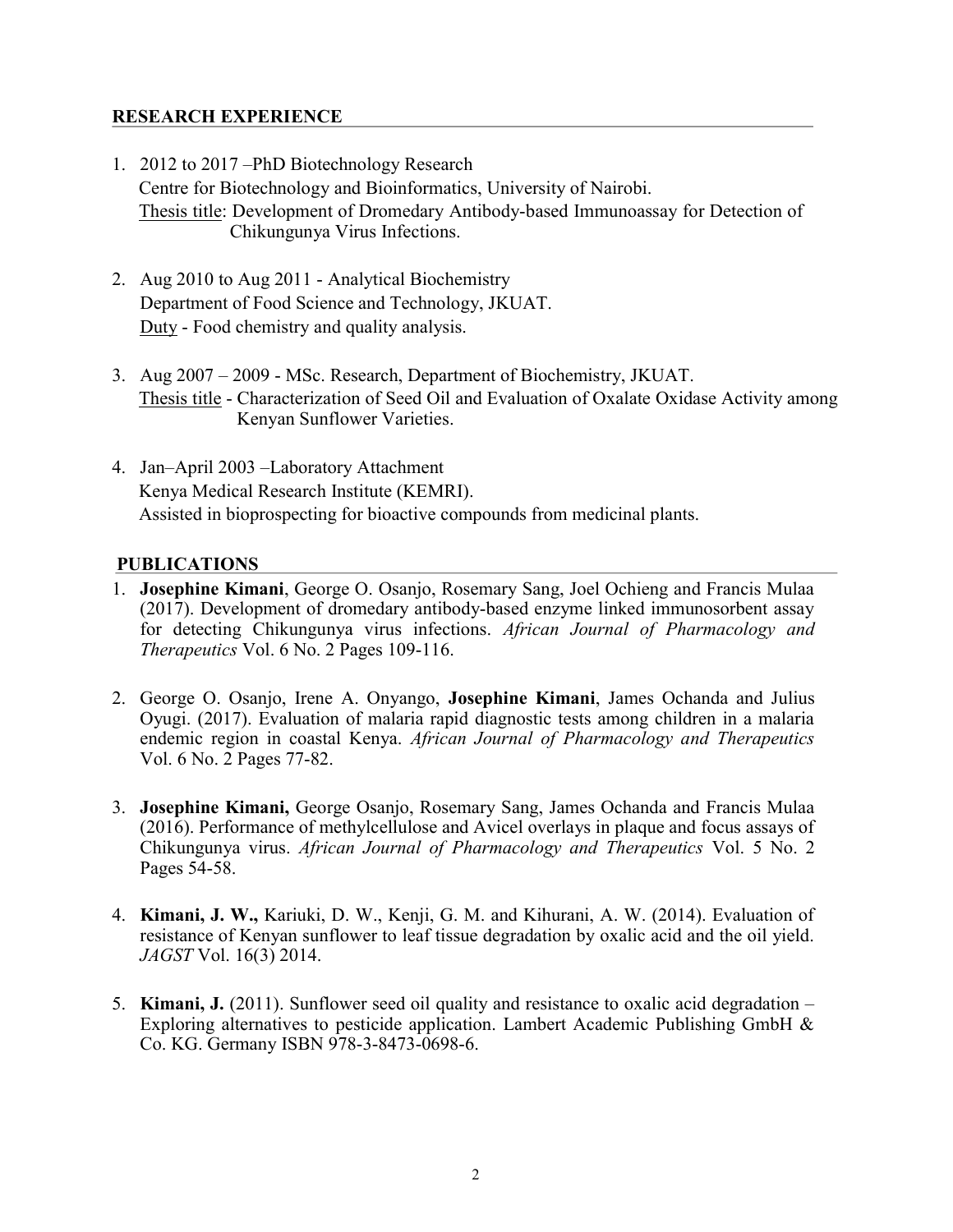## RESEARCH SUPERVISION AND THESIS EXAMINATION

Six undergraduate research projects supervised, Ten MSc. theses examined, One PhD student to co-supervise and many MSc. project proposals examined.

### **CONFERENCES**

- 1. Josephine Kimani, George Osanjo and Francis Mulaa. (2017). Development of dromedary antibody-based enzyme linked immunosorbent assay for detecting Chikungunya virus infections. 4th University of Nairobi and Kenyatta National Hospital International Scientific Conference, June 2017
- 2. Josephine Kimani (2015). Performance of methylcellulose and Avicel overlays in plaque and fluorescent focus assays of Chikungunya virus. 3rd University of Nairobi and Kenyatta National Hospital International Scientific Conference, June 2015, pp 35-36.
- 3. Kimani, J. W., Kariuki, D. W., Kenji, G. M. and Kihurani, A. W. (2009). Characterization of seed oil and evaluation of oxalate oxidase activity among Kenyan sunflower varieties: 2<sup>nd</sup> Faculty of Science Scientific Conference - Part 2, Jomo Kenyatta University of Agriculture and Technology, Kenya, May 2009.

# SHORT COURSES

- 1. September 2018 Kenya Immunobiology of Parasites, Pathogens and Pathogenesis (KENBOP) Course and Symposium- by University of Glasgow and KEMRI-Wellcome Trust, Kilifi, Kenya. Issued with Certificate of Attendance
- 2. May August 2017 Pan African Bioinformatics Network for H3Africa by University of Cape Town, South Africa. Issued with certificate - Introduction to Bioinformatics course (IBT\_2017).
- 3. September October 2010 Food Security Centre Summer School, University of Hohenheim, Germany. Issued with certificate- Disease-Related Malnutrition.
- 4. November 2008 International Livestock Research Institute (ILRI), Kenya. Issued with certificate -Introduction to Proteomics.

# SCHOLARSHIPS AND AWARDS

- 1. 2013-2015: JKUAT's scholarship to support PhD research. Amount awarded= USD 6,000.
- 2. 2012-2014: Gandhi Smarak Nidhi Fund To undertake PhD studies at the University of Nairobi. Amount awarded = USD 10,000.
- 3. Aug- Sept 2010 DAAD Scholarship Award Fellowship to study Disease-Related Malnutrition at the University of Hohenheim, Germany.